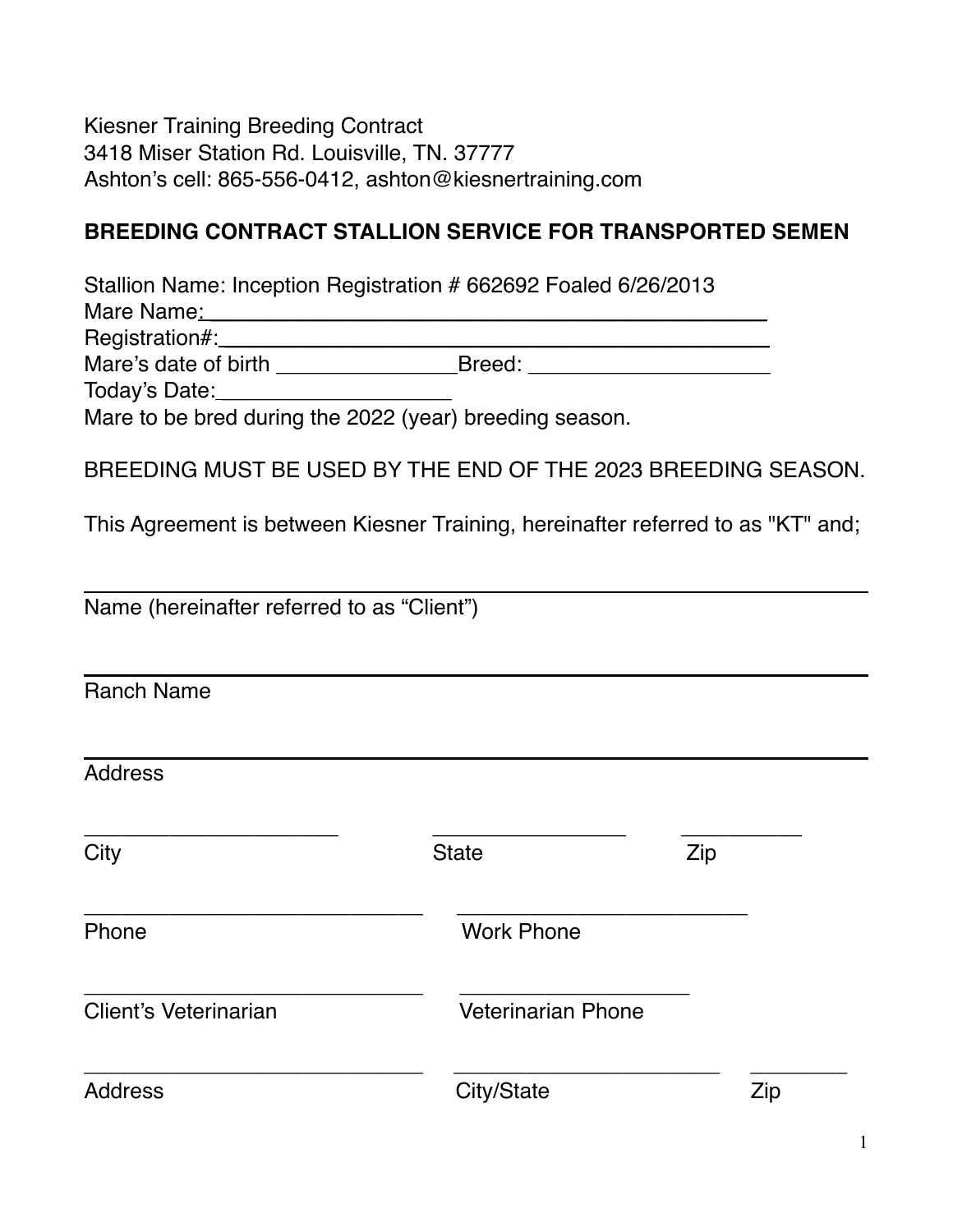**Breeding Fee**: \$3,500.00 is payable as follows: a non-refundable breeding deposit of \$500.00 will be paid in advance to reserve the breeding, and the balance of \$3,000.00 will be paid before semen is shipped unless other arrangements have been made with KT.

**Equitainer Fees**: Client is responsible for the shipping charges for the delivery of the equitainer and for the return of the equitainer to KT.

\_\_\_\_Client is eligible for Multi-Mare discount.

This is \_\_\_\_\_of \_\_\_\_\_\_\_Breeding Contracts. Other Member in multi-Mare group:

Special conditions of this Agreement: \_\_\_\_\_\_\_\_\_\_\_\_\_\_\_\_\_\_\_\_\_\_\_\_\_\_\_\_

This breeding is not transferable to another person and must be used for the breeding season specified in this contract. (Mare can be substituted with KT approval). Should the breeding be held over for any reason, all customary fees shall apply, PLUS an additional administrative and handling fee of \$500.00 is to be paid to KT prior to the re-breeding of the Mare.

**Lab Fee and Deposits**: A lab fee (collection fee) of \$350.00 per Mare bred will be due prior to semen shipment. Additional shipments thereafter will also be \$350.00 per shipment (Collection Fee is subject to change)

**Equitainer Liability:** If KT equitainer is not returned to KT within 7 working days from Client's receipt of said equitainer, Client's account will be charged \$15.00 per day late fee. If the equitainer is not returned to KT within a three (3) week period, Client will be charged \$500.00.

**Transportation Fees**: All overnight express shipping fees for the shipment of equitainers will be charged to Client and due upon receipt. FedEx Fee is \$175.00 (or Mare owner may provide a credit card or FedEx number for shipping). A 10% late charge will be added after 30 days. If it is necessary to ship semen counter-to-counter via Delta Dash, the Client will be charged an airport courier fee of \$200.00 shipment in addition to the cost of the airline ticket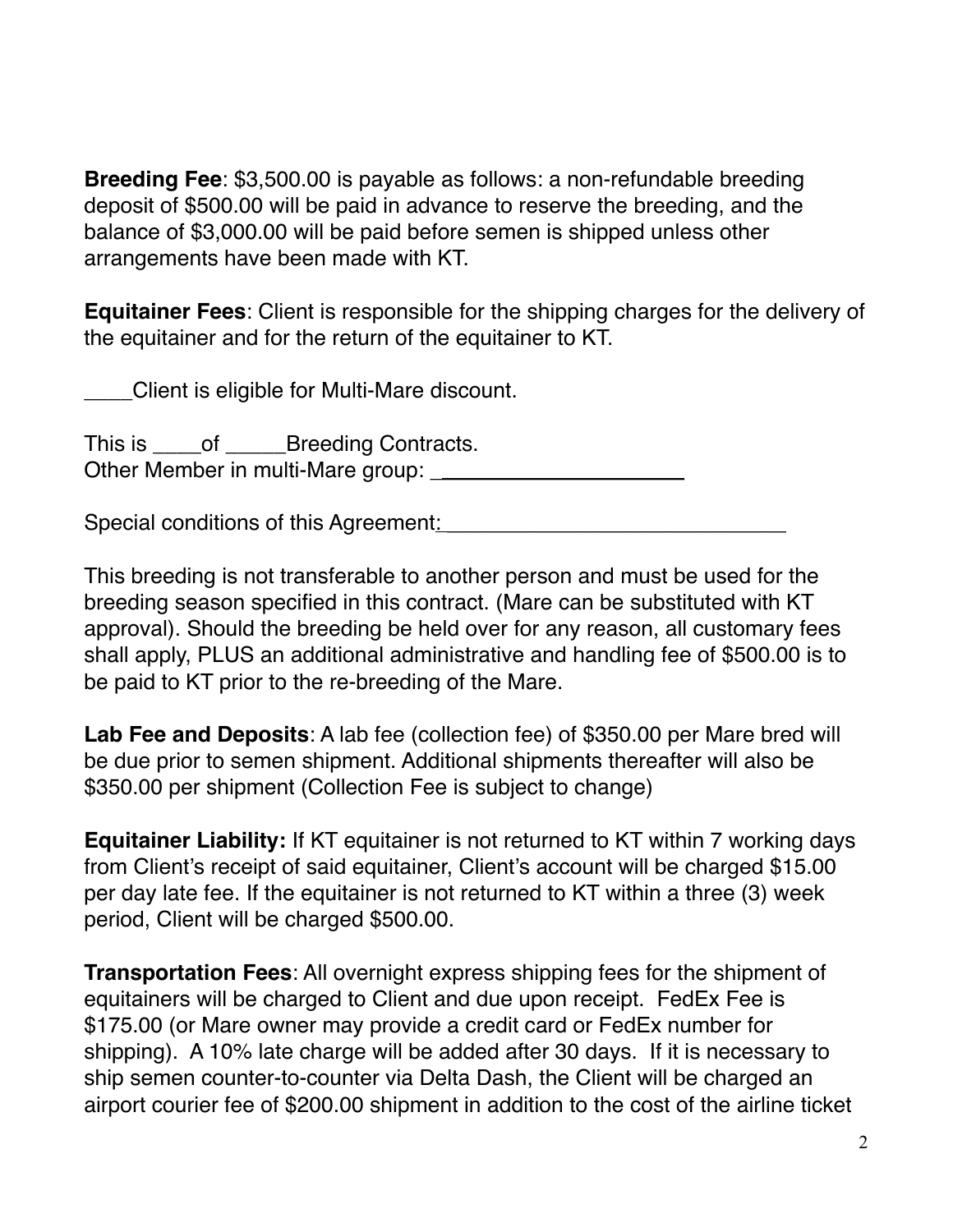(usually not more than \$100.00). All flights depart out of McGee Tyson Airport, Knoxville, TN. (TYS). (Airport Courier fee is subject to change).

**Successful Pregnancy**: It is understood by both the Client and KT that final responsibility of a successful pregnancy, using transported semen, lies with the client and his/her veterinarian. However, in the spirit of achieving a successful pregnancy, KT will offer all of its combined expertise and the following options. If, after breeding through three (3) heat cycles, the Mare fails to conceive, the client shall have the reproductive status of the Mare reevaluated and consult with KT and jointly decide to:

a.) Continue breeding.

b.) Select a substitute Mare and continue breeding: or

c.) If, after a continuous breeding attempt, a successful pregnancy has not been achieved by October 1, the Client may choose to carry the breeding over to the following year. An additional administrative and handling fee of \$500.00 shall apply.

d.) Client may ship the Mare to KT for reproductive analysis and continue breeding at the KT farm.

If Client discontinues breeding and does NOT exercise any of the above options, all fees and deposits previously paid will be forfeited by Client to KT. There will be no cash refunds and all re-breed rights will be forfeited.

**Live Foal Guarantee**: Should the Mare abort or the foal fail to stand and nurse, it is the responsibility of the client to inform KT in writing, certified by a veterinarian, within ten days of the event. In either case KT agrees to re-breed the Mare as soon as she is fit. There will be no additional breeding fee for a re-breed, but all other transported semen fees, including administrative and handling fees will apply. The Client agrees to keep said Mare in good physical condition throughout her pregnancy, vaccinate for Rhinopneumonitis at 5, 7 and 9 months of pregnancy and de-worm regularly. If these normal health care practices are not performed, all re-breeding privileges and breeding fees paid will be forfeited. Any deviation from these procedures could result in forfeiture of all breeding fees paid, and the right to a signed Stallion Service Certificate for Client's foal. Furthermore, any attempt to obtain a pregnancy with the transported semen in any Mare, other than the Mare described in this contract, will result in the same forfeiture.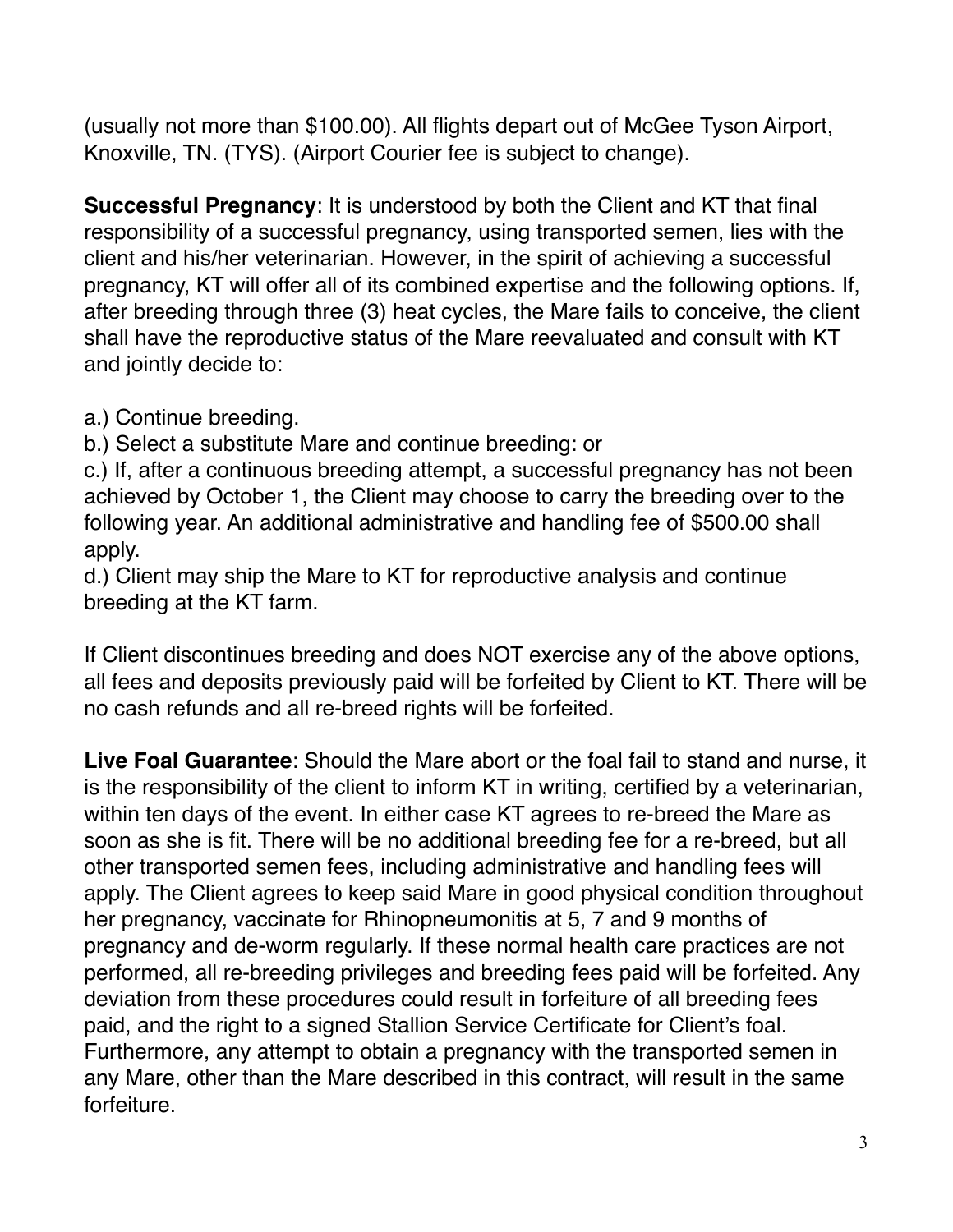**Conditions of Service Contract**: The Client understands and accepts the terms of this Agreement. The Client understands that certain fees must be paid BEFORE semen will be transported, as outlined in this Agreement. The Client understands that the Stallion Service Contract must be signed and returned **BEFORE** semen is shipped. The Client understands that the Mare must be examined by a veterinarian using ultra-sound scan at 16-20 days post-breeding. At this time if Mare is in foal, Client must alert KT of the situation and schedule a second ultrasound scan for 32-35 days post-breeding and a palpation between 50-55 days post-breeding to status at the first ultra-sound scan. If Mare is not in foal, Client must contact KT immediately so we know your Mare will be needing semen. The Client understands that it is essential to call the Breeding Manager at KT at the beginning of the Mare(s) heat cycle, so that KT may advise the Client of the days in which the stallion will be collected.

**Requests** for semen shipment must be made by 10:00 a.m. eastern or sooner on the day semen is to be shipped. KT requests you try and give 24 hour notice. KT only collects semen Monday, Wednesday and Friday. KT may refuse to ship semen to Client, at any time, if these procedures are not followed. Important: Client understands that this breeding must be used within two (2) breeding seasons from the date the breeding is booked. If the breeding is not used within two breeding seasons, Client will forfeit all rights to the breeding. All monies paid to KT for the breeding are nonrefundable. Extensions of time may be granted to Client under special circumstances.

**Release of Liability**: Client fully understands, authorizes and assumes the special risks inherent in breeding Arabian Horses with the use of transported semen. Client also understands the risk of failure due to many variables and unknown causes and shall hold Kiesner Training and stallion owner harmless from any losses suffered due to any unsuccessful attempt at conception. Client further understands that the costs of such setbacks are considered part of the "normal risk and cost of doing business and breeding Arabian Horses" and shall further hold Kiesner Training and stallion owner harmless from any such claims whether ordinary, special, incidental or consequential. This Stallion Service Contract for breeding by transported semen may not be assigned or transferred to another person, or to another Mare without the written consent of Kiesner Training.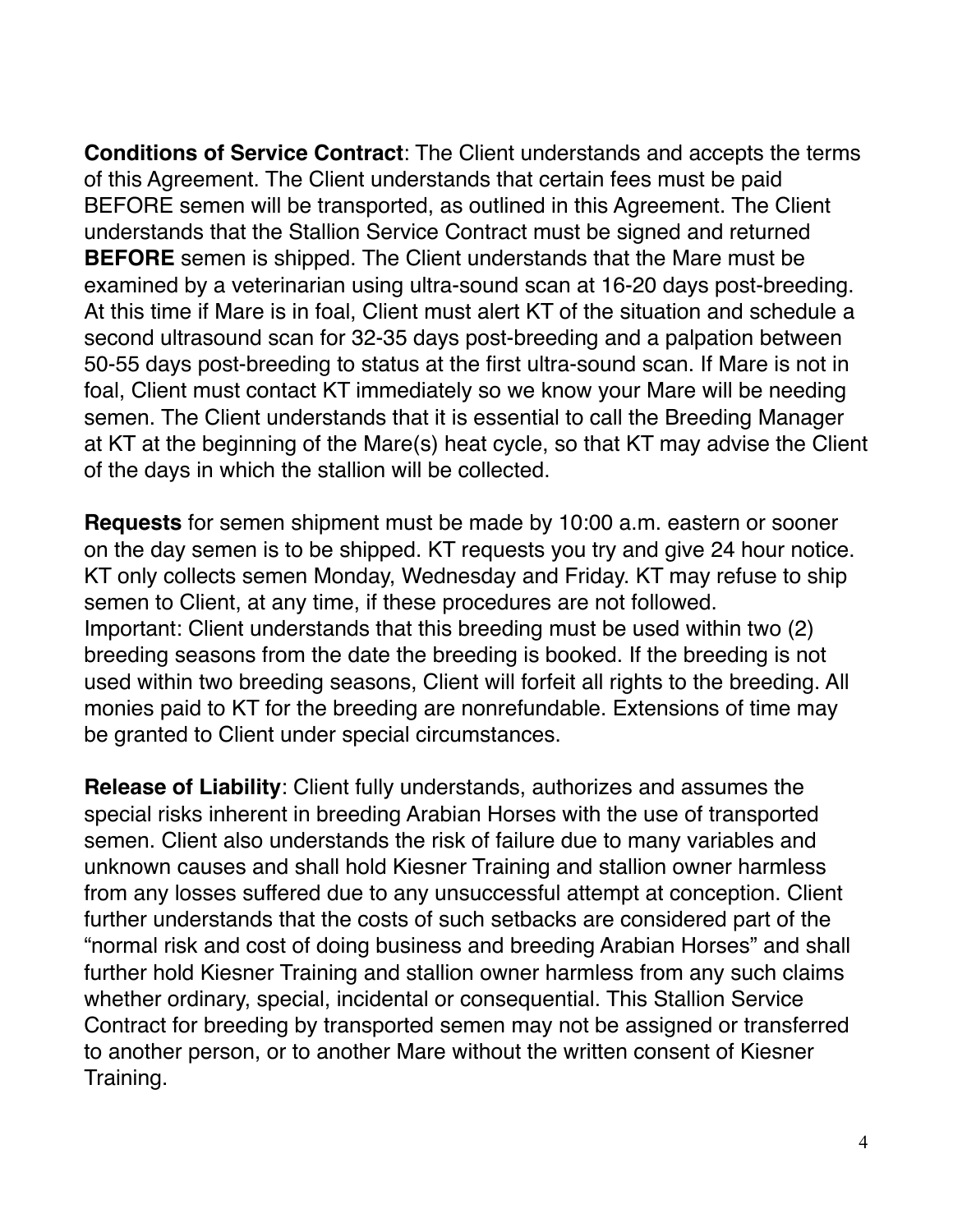**Payment Agreement**: Client agrees to pay all fees specified in the Stallion Service Contract. Payment in excess of 10 days late will be subject to a \$15.00 daily late charge. Clients whose payments are in excess of 30 days past due shall be in breach of contract. Upon said breach of contract by Client, KT shall cease all further services, and retain all funds received to date as liquidated damages. Said damages will include costs of collection, bookkeeping, lost interest, and such other damages.

**Contract Nullification:** It is understood that should the Stallion die or become unfit for service and the Mare does not produce a foal, this contract shall become null and void, in which case, monies paid shall not be refunded. Furthermore, in the event the Stallion dies or becomes unfit for service; frozen semen will not be made available to fulfill this contract.

**Breach of Contract**: Should one party breach this contract for transported semen, the breaching party shall be responsible for all attorney's fees and their expenses related to such breach.

**Lien**: Client grants to KT a lien upon and security interest in any foal produced by a breeding at KT to secure all obligations and amounts due or any contract with KT or its affiliates. KT may, at any time until all amounts due hereunder are fully paid, file a photocopy of this contract in the county and state in which it is believed that the foal is kept, or in which the Client resides. When so filed, the copy will be effective as a financing statement as well as the security agreement. If at any time, the Client's balance is unpaid for thirty (30) days or more, or Client is otherwise in default of this or any other contract with KT or any of its affiliates, KT may withhold the Transported Semen Stallion Service Certificate that is required for registering the foal.

**Acceptance**: This contract for transported semen is not effective until approved and executed by KT, who reserves the right to reject any Mare at is sole discretion.

**Venue**: The terms of this contract and disputes developing there under shall be enforced and construed in accordance with the laws of the state and county wherein KT is located, and the undersigned hereby submits themselves to the jurisdiction of the courts where KT is located.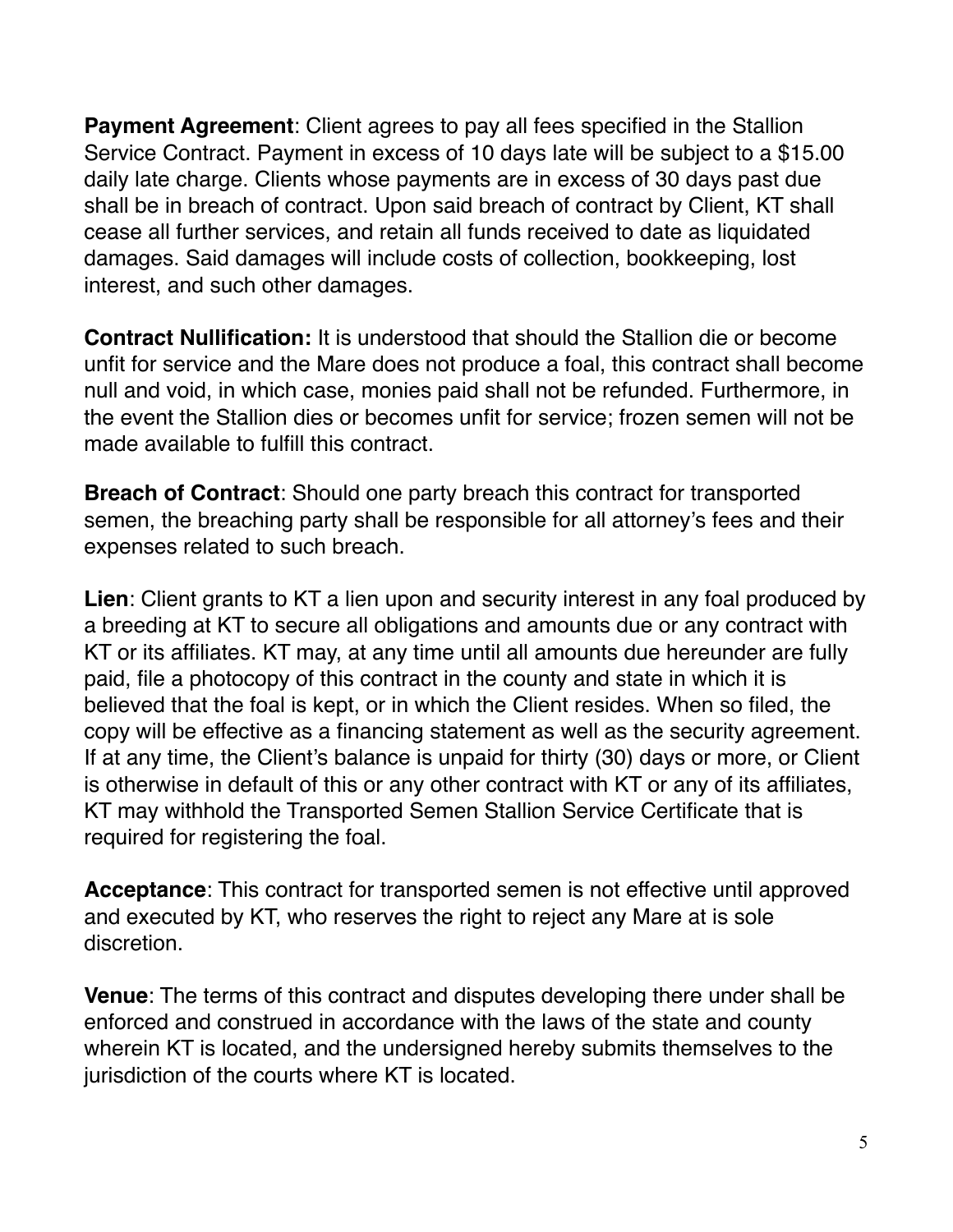| Client signature         | Date |  |
|--------------------------|------|--|
| Kiesner Training (Agent) | Date |  |

Kiesner Training 3418 Miser Station Rd. Louisville, TN 37777 Barn:865-984-5245 Ashton's cell: 865-556-0412 Fax: 865-984-5246 Ashton@kiesnertraining.com

## **SUMMARY SHEET- Inception**

- 1. Complete the breeding contract.
- 2. Send contract, Stallion's listed breeding fee in full, \$350.00 fee (per Mare) for Transported Semen (collection fee) and shipping fees to Kiesner Training. Make checks payable to Kiesner Training, Inc. (No semen will be shipped unless the above fees have been paid and agreements have been signed and returned.)
- 3. Should breeding on more than one cycle be required, additional shipments will be made at a fee of \$350.00 for Transported Semen (Collection Fee) for each shipment.
- 4. FedEx or airfare shipping costs to be paid by Mare owner's credit card or prearranged personal check:
	- a. FedEx Fee is \$175.00 (or Mare owner may provide a credit card or FedEx number for shipping).
	- b. FedEx First Overnight is \$250
	- c. Counter-to-counter via Delta Dash same day service where provided: Cost is \$200.00 courier fee plus the cost of the airline ticket (usually not more than \$100.00)
- 5. Notify Ashton Kiesner (865) 556-0412 when you wish to receive your shipment of semen (and where to ship it). Remember 24-hour notification is appreciated, collections are Monday, Wednesday and Fridays only.
- 6. Return equitainer and contents (within 7 business days) to Kiesner Training.